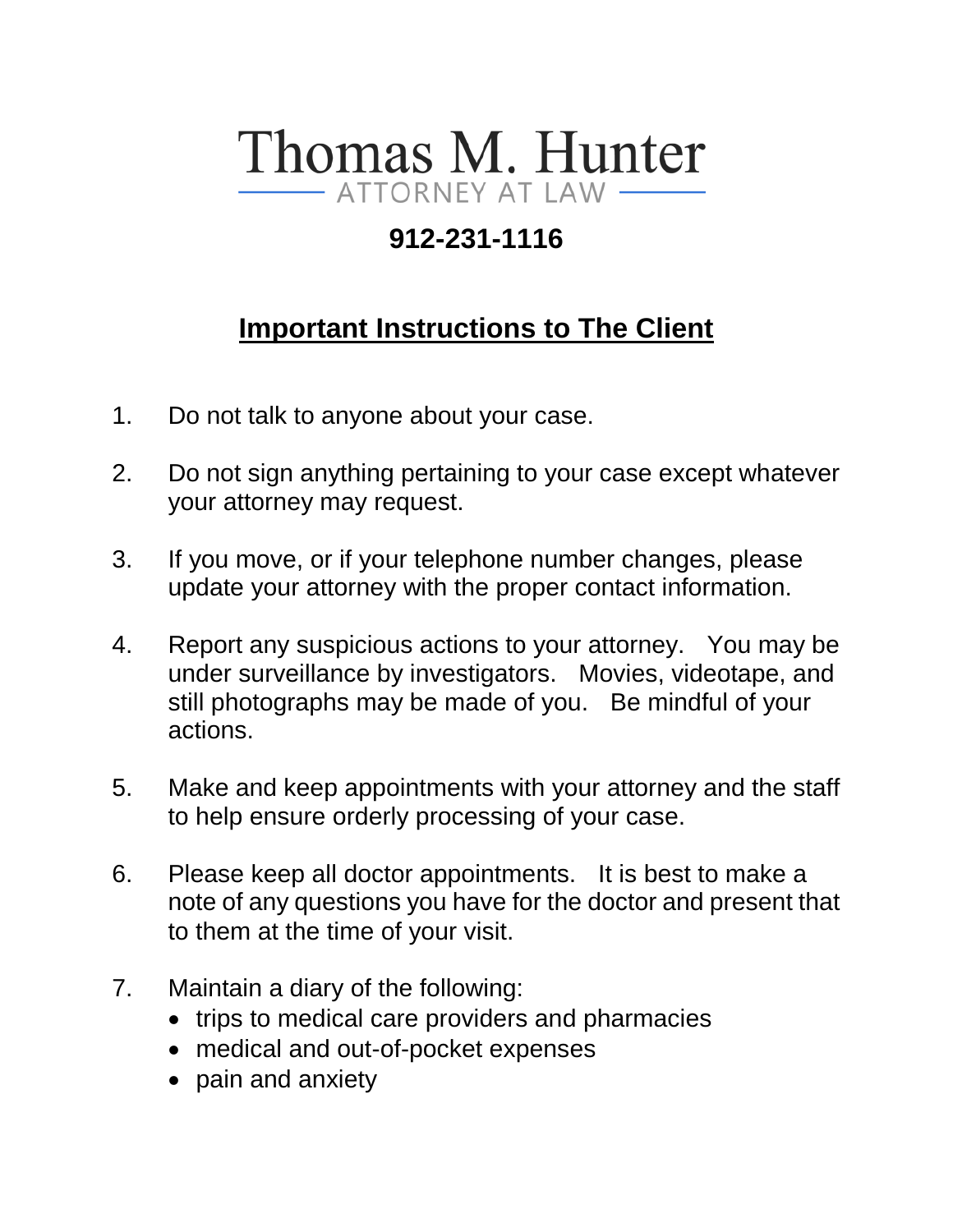- good days/bad days
- notations of things you could not do/places you could not go
- how your injury affected your normal activity

\_\_\_\_\_\_\_\_\_\_\_\_\_\_\_\_\_\_\_\_\_\_\_\_\_\_\_\_\_\_\_\_\_\_\_\_\_\_\_\_\_\_\_\_\_\_\_\_\_\_\_

Provide the following information to your attorney:

- $\Box$  Declaration page from your auto policy
- $\Box$  Declaration page from auto policy of vehicle you were in if not your own
- $\Box$  Declaration page of auto policy from any person residing in your home
- $\Box$  Photographs (person, accident scene, vehicles)
- $\Box$  Name and Address of ALL medical care providers
- $\Box$  Name and Address of pharmacy
- $\Box$  Health insurance card
- □ Medicaid card
- □ Medicare card
- □ Property damage repair bill or total loss paperwork, if applicable

## **Actions That Will Affect the Value of Your Claim**

### *Positive Impact*

- 1. Attending all scheduled doctor's appointments.
- 2. Telling your doctor everything that hurts and getting proper treatment.
- 3. Consistent and timely treatment.
- 4. Following the doctor's orders, including medications and at-home treatment, care and exercises.